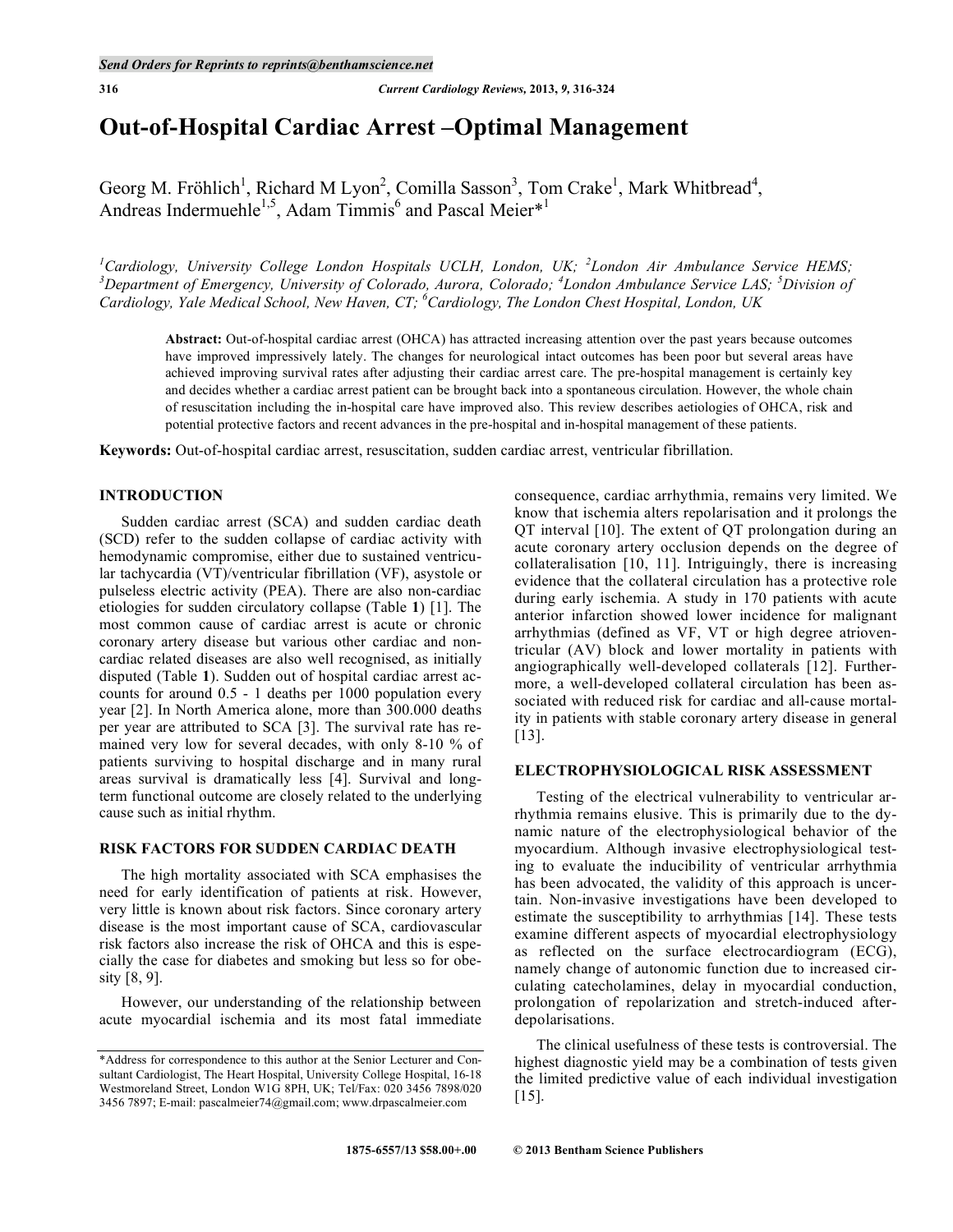## **Table 1. Causes of OHCA [5-7]**

| <b>Cardiac causes</b>                                   | Non-cardiac causes $(\approx 5-12\%)$ |
|---------------------------------------------------------|---------------------------------------|
| Ischemia $(\approx 70\%)$                               | <b>Electrolyte disorders</b>          |
| coronary artery disease (CAD)<br>٠                      | Hypo-/hyperkalemia<br>$\bullet$       |
| • heart failure                                         | acidosis<br>٠                         |
| not related to CAD:<br>٠                                | kidney disease, dialysis<br>٠         |
| coronary emboli<br>$\overline{\phantom{0}}$             |                                       |
| inflammatory disease<br>$\overline{\phantom{a}}$        |                                       |
| vasospasm                                               |                                       |
| <b>Structural heart disease</b>                         | <b>Neurological illnesses</b>         |
| hypertrophic cardiomyopathy<br>٠                        | stroke<br>$\bullet$                   |
| dilated cardiomyopathy and heart failure<br>٠           | subarachnoid hemorrhage<br>٠          |
| arrhythmogenic right ventricular dysplasia<br>$\bullet$ |                                       |
| Takotsubo cardiomyopathy<br>$\bullet$                   | Hypoxia                               |
| myocarditis<br>٠                                        |                                       |
| aortic dissection                                       | Trauma (commotio cordis)              |
| congenital heart disease<br>$\bullet$                   |                                       |
|                                                         | Massive pulmonary embolism            |
| <b>Electric disorders</b>                               | Drugs and drug interactions           |
| Long-/short QT syndrome<br>٠                            | Digoxin<br>$\bullet$                  |
| Wolf-Parkinson-White syndrome (WPW)<br>٠                | antiarrhythmic drugs<br>٠             |
| Brugada syndrome                                        | Several antidepressant drugs<br>٠     |
| idiopathic<br>٠                                         |                                       |
|                                                         | <b>Infectious diseases and sepsis</b> |

## **THE RISK OF SCD IN ATHLETES**

Overall, the risk of SCD is estimated to be between 1:50.000 and 1:300.000 in athletes over a 10-20 years period [16-18].

Due to their increased physical activity, athletes, and especially those involved in competitions, are at particular risk of SCA in the presence of conditions such as hypertrophic cardiomyopathy, abnormal origin of the coronary arteries, myocarditis, arrhythmic right ventricular cardiomyopathy (ARVC), mitral valve prolapse, aortic stenosis, coronary arteriosclerosis [19]. The European Society of Cardiology (ESC) has published guidelines for the pre-participation screening of young competitive athletes in 2005 [20]:

- Complete personal and family history and physical examination
- 12 lead ECG
- Any abnormal findings warrant further examination (e.g. echocardiography or cardiac magnetic resonance imaging (CMR)
- Reevaluation after two years

Similarly, a family screening of patients who experienced unexplained OHCA has to be considered. An ECG and stress-testing, echocardiography or magnetic resonance imaging (MRI) but also genetic testing may be useful in this setting.

## **MANAGEMENT OF SCA**

The European Resuscitation Council (ERC) updated their guidelines on the treatment of SCA in 2010 [21]. The main changes compared to the 2005 guidelines in Basic Life Support (BLS) were the introduction of a compression/ventilation ratio of 30:2 as compared to 15:2 to optimize maintenance of circulation and reduce the "hands-off" periods. There is increasing evidence that continuous chest compressions ("hands-only cardio- pulmonary resuscitation (CPR) without ventilation, might not entail adverse consequences on neurologic outcome, at least within the first few minutes after SCA [22].

However, the debate on the ratio of chest compressions and ventilations during CPR and the continuous adaption of guidelines may have confused lay people and prevented them from performing CPR. Nose-to-mouth or mouth-tomouth ventilation recommended during CPR may further deter people fearing infection. Moreover, the use of automated external defibrillators (AED) is clearly recommended.

It is a matter of an ongoing debate, whether CPR should be applied immediately or whether early defibrillation should be preferred in patients after SCA. While current guidelines advocate immediate defibrillation, both approaches seem to have comparable results and in patients with a cardiac arrest >5 minutes, chest compressions before defibrillation may be superior [23].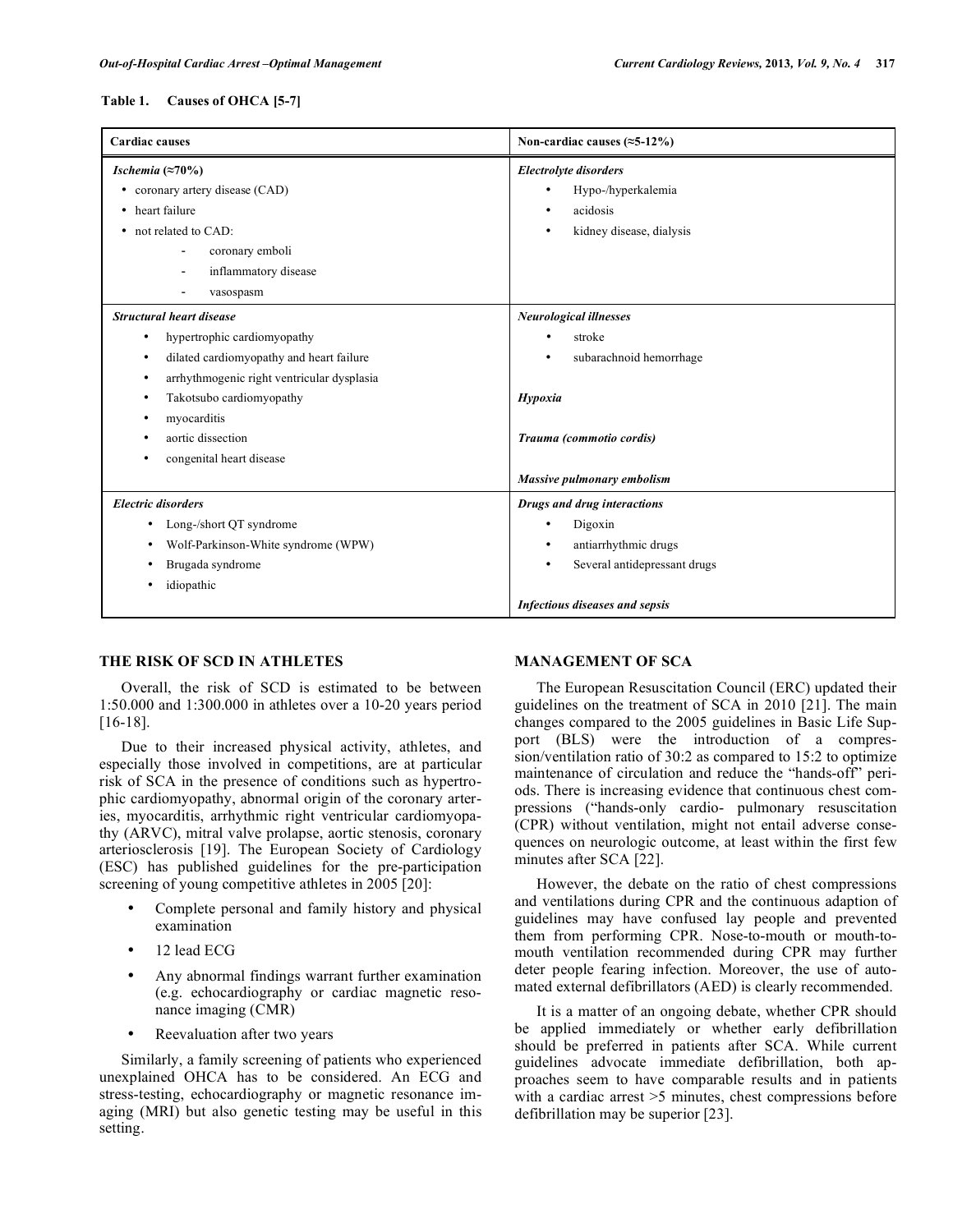Importantly, patient transfer with ongoing CPR results in reduced quality of chest compressions. However, with the new mechanical chest compression devices (e.g., LUCAS (Jolife, Lund, Sweden) and AutoPulse (Zoll Circulation, Chelmsford, Massachusetts, USA) adequate chest compression quality can be maintained during transport [24]. However, there is currently insufficient evidence for a clear advantage over manual chest compressions with regard to clinical outcomes when using the LUCAS device [25]. Similarly, the Circulation Improving Resuscitation Care (CIRC) trial assessing the effect of the AutoPulse automatic chest compression device in >4000 OHCA patients failed to show a survival benefit. However, the data of this trial are not published yet.

The primary aim of post cardiac arrest return of spontaenous circulation (post-ROSC) care is to optimize cardiocerebral recovery. In-hospital aims include maintaining cardiac output and cerebral perfusion, optimising systemic haemodynamics and minimising ischaemia-reperfusion injury [26]. The importance of optimal post-resuscitation care is highlighted in the recent 2010 International Liaison Committee on Resuscitation (ILCOR) Consensus on CPR Science with Treatment Recommendations (CoSTR) and ERC

**Table 2. Diagnostic Investigations for Patients After OHCA**

Guidelines [27, 28]. Table **2** gives an overview of a recommended diagnostic work-up of patients who survived SCA.

## **MANAGEMENT OF OHCA**

An updated Advanced Life Support (ALS) algorithm for medical professionals is shown in Fig. (**1**).

## **ROLE OF HEART CATHETERIZATION AND PER-CUTANEOUS INTERVENTION AFTER SCA**

Importantly, current guidelines recommend immediate referral of patients after OHCA to a cardiac centre with onsite cardiac catheterisation facilities in patients after SCA [21]. The decision by the pre-hospital emergency medical service (EMS) provider where to admit the patient after an OHCA is crucial. Several non-randomised observational studies have demonstrated survival benefit from early angiography post-OHCA compared to no coronary angiography or percutaneous coronary intervention (PCI) [29, 30]. However, other studies have also highlighted an increased complication risk if early angiography is performed in these patients [31]. In our view, although the role of immediate coro-

|                              | History and physical examination                                                                              |  |  |  |
|------------------------------|---------------------------------------------------------------------------------------------------------------|--|--|--|
| $\bullet$                    | Prior diagnoses of heart diseases, concomitant diseases?                                                      |  |  |  |
|                              | Family history?                                                                                               |  |  |  |
|                              | Medications (which could cause QT prolongation, electrolyte disorders, arrhythmia)                            |  |  |  |
|                              | Drug abuse                                                                                                    |  |  |  |
|                              | Angina equivalent symptoms                                                                                    |  |  |  |
|                              | Signs of heart failure                                                                                        |  |  |  |
| <b>Laboratory</b> evaluation |                                                                                                               |  |  |  |
|                              | Electrolytes and renal function<br>$\bullet$                                                                  |  |  |  |
|                              | Blood gas including lactate and pH value, pO2 and pCO2<br>$\bullet$                                           |  |  |  |
|                              | Serial troponin measurements, if no coronary angiography<br>$\bullet$                                         |  |  |  |
| Electrocardiogram            |                                                                                                               |  |  |  |
|                              | ST-segment elevation or new left bundle branch block (LBBB)                                                   |  |  |  |
|                              | $2nd$ or $3rd$ degree heart block                                                                             |  |  |  |
|                              | Signs of Brugada, ARVC, long QT, WPW, hypertrophic cardiomyopathy                                             |  |  |  |
|                              | Pharmacologic challenge to reveal Brugada (procainamide) or polymorphic ventricular tachycardia (epinephrine) |  |  |  |
| Echocardiography             |                                                                                                               |  |  |  |
|                              | Structural heart disease (hypertrophic cardiomyopathy, ARVC,)                                                 |  |  |  |
|                              | LV-function and wall motion disturbances                                                                      |  |  |  |
| Coronary angiography         |                                                                                                               |  |  |  |
|                              | Confirm/exclude ischaemia as underlying condition                                                             |  |  |  |
|                              | Anomalous origin of the coronary arteries                                                                     |  |  |  |
|                              | Cardiac magnetic resonance imaging                                                                            |  |  |  |
|                              | LV-function, ischemia                                                                                         |  |  |  |
|                              | Structural heart disease (ARVC, amyloidosis, sarcoidosis,)                                                    |  |  |  |
|                              | Myocarditis                                                                                                   |  |  |  |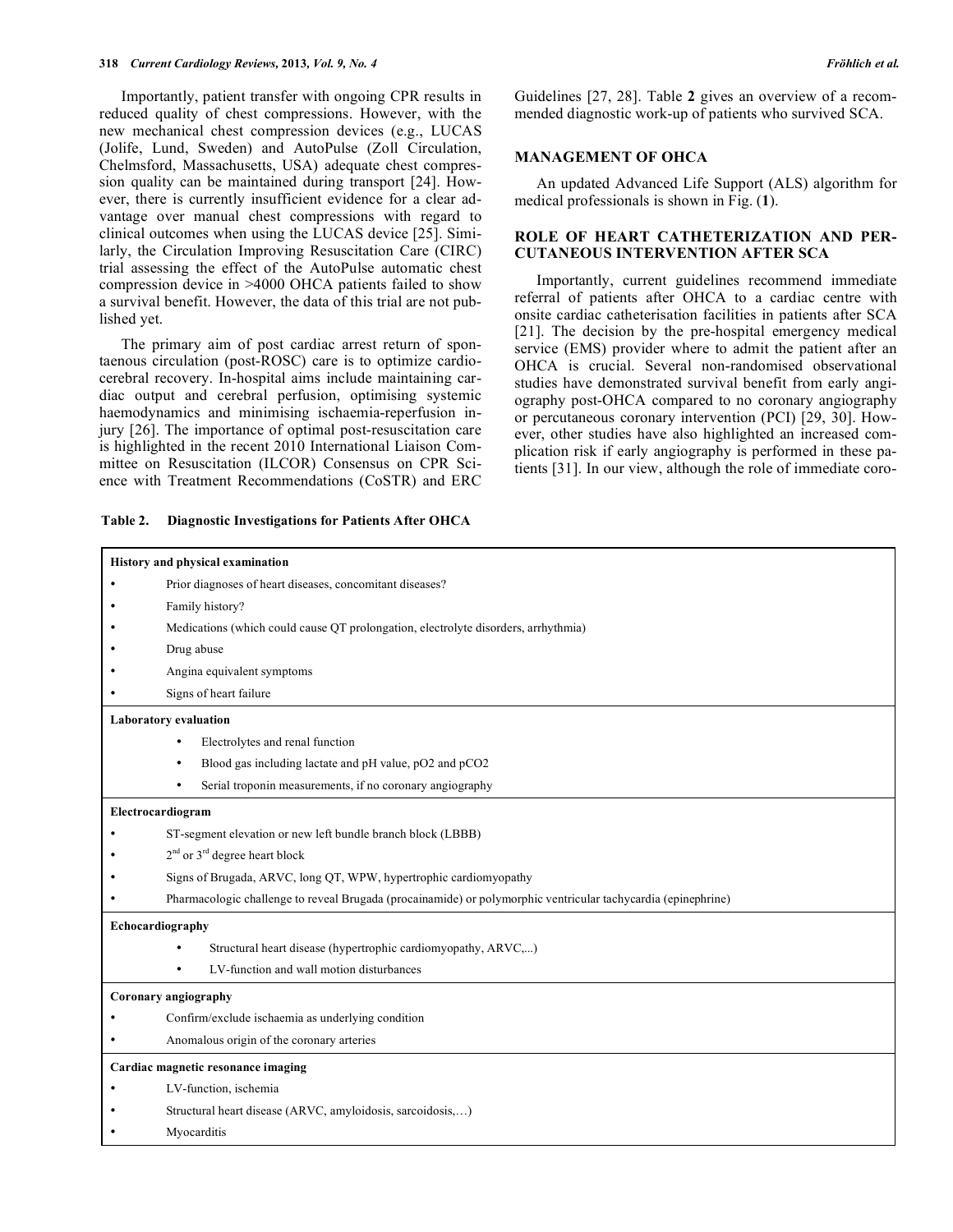

**Fig. (1).** Algorithm for Advanced Life Support (ALS) [21].

nary angiography is controversial, substantial information on the coronary circulation can guide in-hospital management beyond coronary intervention. For example, in patients with cardiogenic shock, an intra-aortic balloon pump (IABP) or other support devices (e.g. Impella 2.5) can be inserted at this occasion to augment cardiac output [32].

Moreover, approximately 80% of OHCA presenting with VF or VT are cardiac in origin and these patients may benefit from an early PCI [33]. Studies are currently under way to determine whether patients who fail to achieve return of spontaneous circulation (ROSC) at the scene and who are suspected to have obstructive CAD may benefit from PCI whilst receiving continuous CPR [34]. Importantly, PCI plays a major role in the improved survival rates [35, 36]. In a study of 714 OHCA patients referred to a tertiary centre in Paris, 435 (61%) had no obvious extracardiac cause. This subgroup underwent early coronary angiography and 70% of those had at least one significant coronary lesion [30].

To facilitate decision making, an ECG should be recorded as soon as possible after ROSC to assess for STelevation or (new) LBBB [37]. However, the ECG has a limited accuracy in the setting of SCA. The absence of STsegment elevation does not exclude the presence of critical coronary stenoses. In approximately 50% of OHCA survivors despite the absence of ST-segment elevation in the postarrest ECG, a significant coronary artery stenosis can be found; [29, 30] However, even though these coronary artery stenoses were regarded "significant", it remains unclear whether these stenoses are actually the cause for the cardiac arrest and whether revascularising these lesions can improve the clinical outcome. Unfortunately, the evidence in this area is very scant, cardiac arrest patients have been excluded from most acute myocardial infarction trials, which has created a gap of evidence for these patients. While non-cardiac arrest patients with ST elevation infarctions clearly benefit from immediate angiography/ PCI, we lack data for patients after a cardiac arrest.

#### **HYPOTHERMIA**

Based on experience with avalanche victims who had good neurological outcome despite very prolonged circulatory arrest under the circumstance of hypothermia, the concept of therapeutic hypothermia has been proposed in patients with OHCA. As to date, it is the only post-ROSC intervention shown to improve survival from OHCA [38]. Two major randomised clinical trials (the Hypothermia After Cardiac Arrest trial from Europe [39] and a smaller trial from Australia [40]) have demonstrated the efficacy of this intervention. The exact mechanism of the protective effects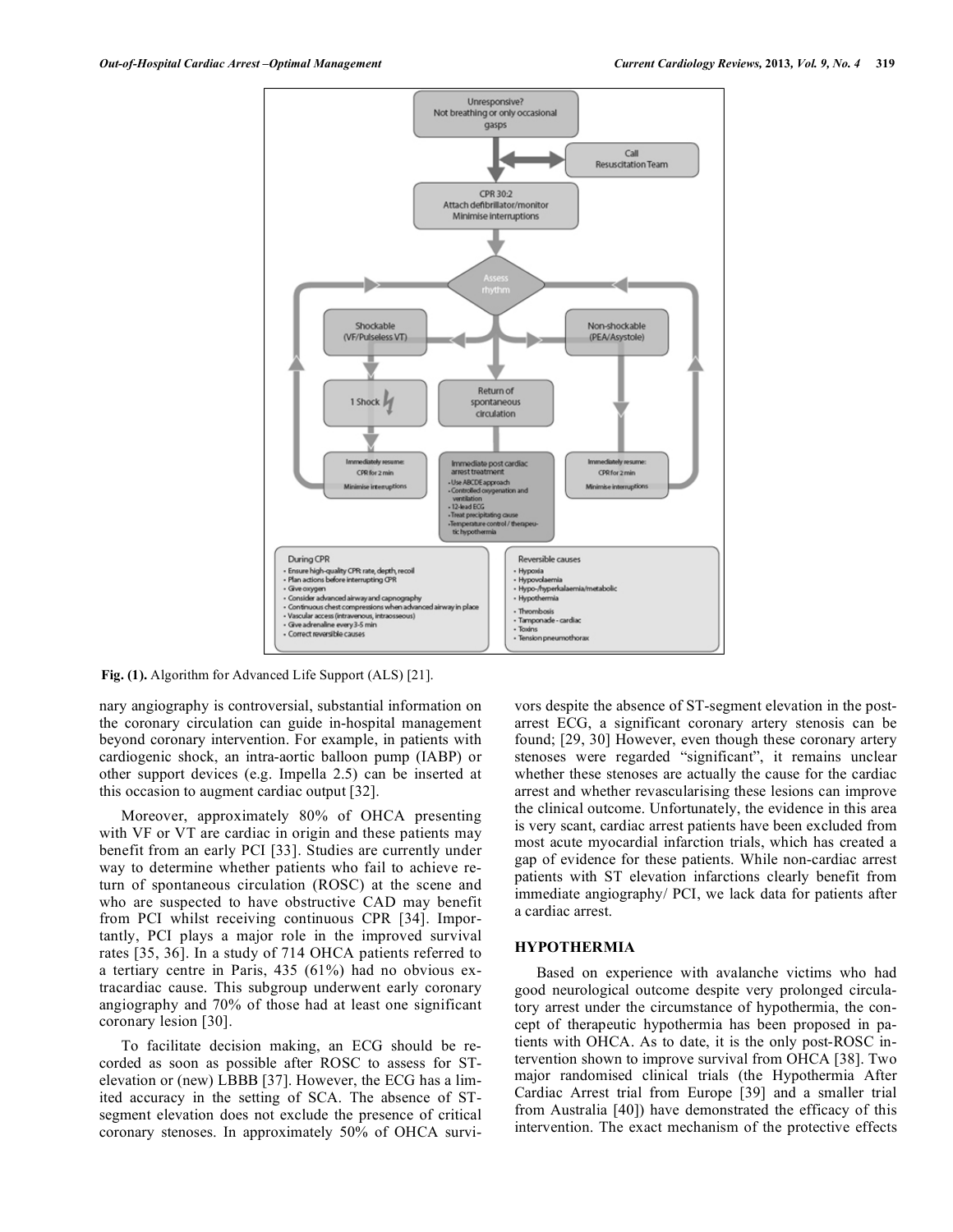of mild therapeutic hypothermia (MTH) remains to be determined but probably includes a reduction of ischaemiareperfusion injury and a reduction in oxidative stress. During cardiac arrest, brain tissue becomes ischaemic. Following ROSC, rapid re-oxygenation leads to oxygen free radical production, which can lead to secondary cell death. MTH has pleiotropic neuroprotective effects. MTH slows down cellular metabolism, altering biochemical and signaling pathways and reduces oxygen demand. Comatose (i.e., lack of meaningful response to verbal commands) adult patients with ROSC after out-of-hospital VF cardiac arrest should be cooled to 32°C to 34°C for at least 12 to 24 hours. MTH can also be considered following OHCA with non-shockable initial rhythms such as PEA or asystole but the benefit in these patients is less clear [28, 41].

Many questions surrounding MTH remain unanswered. The timing of initiation and the optimal duration of cooling are unclear. Should MTH be initiated pre-hospital or is it sufficient to start this therapy in hospital? Some experimental studies suggest that early cooling improves outcome; but a randomised clinical trial failed to show superiority for prehospital cooling versus in-hospital initiated cooling [42]. The time frame during which MTH can be initiated is unknown. The length of time MTH should be maintained is also uncertain. In the Australian trial patients were cooled for 12 hours [40], while in the Hypothermia After Cardiac Arrest (HACA) trial they were cooled for 24 hours [39]. Longer duration may be superior. [43]

The optimal cooling method is not yet clear [38]. External cooling methods include cold pads and cooling caps, whilst invasive cooling methods include cold intra-venous saline or intra-vascular cooling catheters. Recently, intranasal evaporative cooling has been shown to produce effective pre-hospital cooling [44]. However, 30 mL/kg of intravenous 4°C saline or Hartmann's solution is the simplest and most cost effective method for pre-hospital setting. The target core temperature is  $33 \pm 1$ °C. Intravascular devices have been shown to be effective in inducing and maintaining this target temperature; however, there can be delays in inserting the intravascular catheter and this is more invasive than other techniques. Surface cooling, using cooling blankets and ice packs to the axilla, groin and neck, has also been advocated. These devices are simple, require less operator experience, and are inexpensive, but initial cooling may be slower [45]. One study has shown that both intravascular and surface cooling are equivalent in their effectiveness to reach and maintain core temperatures [46], although another showed better temperature control with an intravascular device [47]. Whichever method is used, a feedback loop is advocated to ensure target temperature compliance and to prevent overcooling. Devices with feedback control also enable better control of rewarming (usually at  $0.25^{\circ}$ C/h).

Despite strong evidence and clear guideline recommendations, MTH is still under-used in some regions of the world. In a recent trial of an impedance threshold device for OHCA in the United States and Canada, just 48% of the 2289 enrolled patients admitted hospital were treated with therapeutic hypothermia [48]. On the other hand, in the UK 86% of intensive care units had implemented hypothermia by 2009 [49]. Lack of resources and cost of MTH are commonly cited as barriers to implementation, despite relatively cheap options being available.

However, in patients with MTH several side effects may occur. MTH may affect the coagulation cascade and platelet function, eventually leading to an increased bleeding risk [50, 51]. In case of bleeding, the patient should be rewarmed >35°C body temperature. Moreover, leucocyte function may be decreased resulting in an increased risk for infections [39]. On the ECG, bradycardia and a prolongation of the QT interval may be detected [52]. In rare cases, severe arrhythmias are provoked by MTH. Further, due to renal side effects, the electrolyte balance may be altered and careful monitoring is mandatory [53, 54]. Additionally, the metabolisation of several drugs may be altered by MTH [54].

## **SECONDARY PREVENTION OF SCA**

In patients who survived SCA, strategies are needed to prevent future, potentially fatal events. The mechanisms of death were evaluated in several studies. The main cause of death in these trials was low cardiac output due to progressive heart failure (45-50%), severe arrhythmia (20-35%) and non-cardiac related death (e.g. renal disease, ca. 20-30%) [55, 56]. Table **3.** refers to the European Society of Cardiology (ESC) guidelines on decision making on implantable cardioverter defibrillator (ICD) implantation for secondary prevention of SCA due to severe arrhythmia [57, 58]. Additional therapies including VT ablation or permanent antiarrhythmic therapy may be warranted in selected cases. However, as outlined previously severe arrhythmias are closely related to an impaired left ventricular function, and an optimal heart failure management will be mandatory in this patient population [59].

## **PROGNOSIS AFTER SCA**

The Time to defibrillation and other factors such as bystander CPR, has not improved over precise time [60]. The chain of survival (Fig. **2**) is changing over time and it is likely that it will soon include pre-hospital induction of hypothermia and early coronary intervention. Overall, such changes have increased the survival rate. In Sweden for instance, the survival rate after OHCA has doubled over the last years [61].

The prognosis after cardiac arrest is determined by several factors. In case of asystole or PEA as the initial rhythm, a prolonged cardiac arrest must be assumed and therefore only 10% of patients will survive until hospital admission [62, 63]. In contrast, outcome is much better in patients with ventricular arrhythmias, especially in those with a witnessed cardiac arrest [64]. In the vast majority of patients, ventricular fibrillation will not terminate spontaneously and the probability to survive will decline by 10% per minute of ongoing VF [65]. Ideally, a regular pulse is restored within 10 minutes of CPR [66].

In a study including 200 patients presenting with ventricular fibrillation and successful early defibrillation, 72% of patients survived until hospital admission. However, only 40% of these patients were discharged with no or mild neurologic impairments [64]. Therefore, angiography is often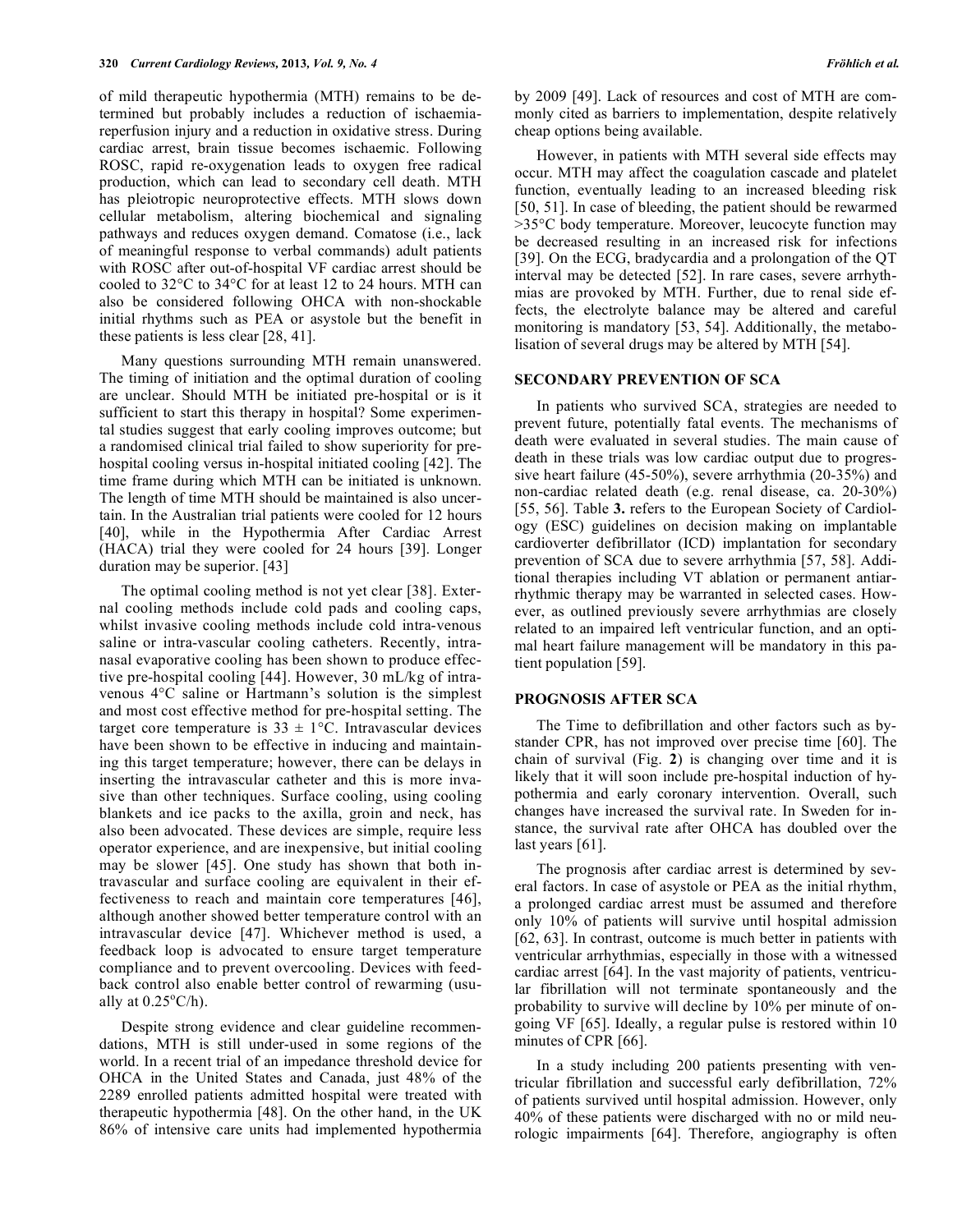#### **Table 3. Secondary Prevention of SCA. Decision Making on ICD Implantation**

| <b>Reversible causes of OHCA</b><br><b>ICD</b> not primarily recommended                                        | Non-reversible causes of OHCA<br><b>ICD</b> recommended                      |  |
|-----------------------------------------------------------------------------------------------------------------|------------------------------------------------------------------------------|--|
| Acute myocardial ischemia                                                                                       | LVEF $\leq$ 35%, not in context of acute ischaemia                           |  |
| Electrolyte disorders in the presence /or not of antiarrhythmic drug ther-<br>apy proven to be the cause of SCA | $LVEF > 35\%$                                                                |  |
|                                                                                                                 | Grey area                                                                    |  |
|                                                                                                                 | Electrophysiology studies potentially helpful                                |  |
|                                                                                                                 | Individualised decision for ICD (hypertrophic cardiomyopathy, long QT, etc.) |  |
| Arrhythmia related to acquired long QT syndrome                                                                 |                                                                              |  |
| Patient must avoid exposure to drugs                                                                            |                                                                              |  |
| Fulminant myocarditis                                                                                           |                                                                              |  |
| WPW syndrome as a trigger for VF: ablation                                                                      |                                                                              |  |



**Fig. (2).** The chain of survival.

delayed until the neurological status of the patient can be determined accurately. Blood markers may help to estimate the impact of hypoxic brain injury, such as the levels of the protein "neurone specific enolase", "S-100" or "IL-8", although predictive value and accuracy varies widely in different studies [67, 68]. More precise tools to predict outcomes would help tremendously for optimal resource allocation [69].

#### **CARDIAC ARREST CENTRES**

There is variation in outcome for OHCA patients depending on the hospital they are admitted to [70] and there is some evidence that mortality is lower among those admitted to intensive care units (ICUs) that treat a high volume of post-cardiac arrest patients [71]. A specialised multidisciplinary team approach to post-resuscitation care is essential. Post-resuscitation care is started by the EMS on scene and in some systems this may include pre-hospital induction of hypothermia. It is important to designate specific and clear roles to each team involved in the care and management of OHCA patients (emergency medicine, critical care, cardiology, neurology).

Trauma-centres have dramatically improved the outcomes of severely-injured patients. This model might be applicable to other medical conditions such as OHCA or stroke. Based on this premise, regionalised, coordinated resuscitation centres to care for post-OHCA patients has been proposed [72]. EMS providers should transport patients to those hospitals that are best suited for caring for OHCA victims - such hospitals would provide therapeutic hypothermia, 24/7 access to PCI facilities and availability of dedicated neurological investigations [72].

#### **CONCLUSIONS**

There have been multiple recent advances in the care of OHCA patients which may have a synergistic effect. The development of cardiac arrest centres, post-OHCA management protocols, further advances in therapeutic hypothermia and primary percountaneous intervention (PPCI) in post-OHCA are likely to further improve outcomes in the future. We are moving away from the perception that survival of OHCA victims is a fortunate rare event towards a renewed sense that OHCA is often a treatable event with an increasing chance for neurologically intact survival.

# **CONFLICT OF INTEREST**

The authors confirm that this article content has no conflict of interest.

### **ACKNOWLEDGEMENT**S

Declared none.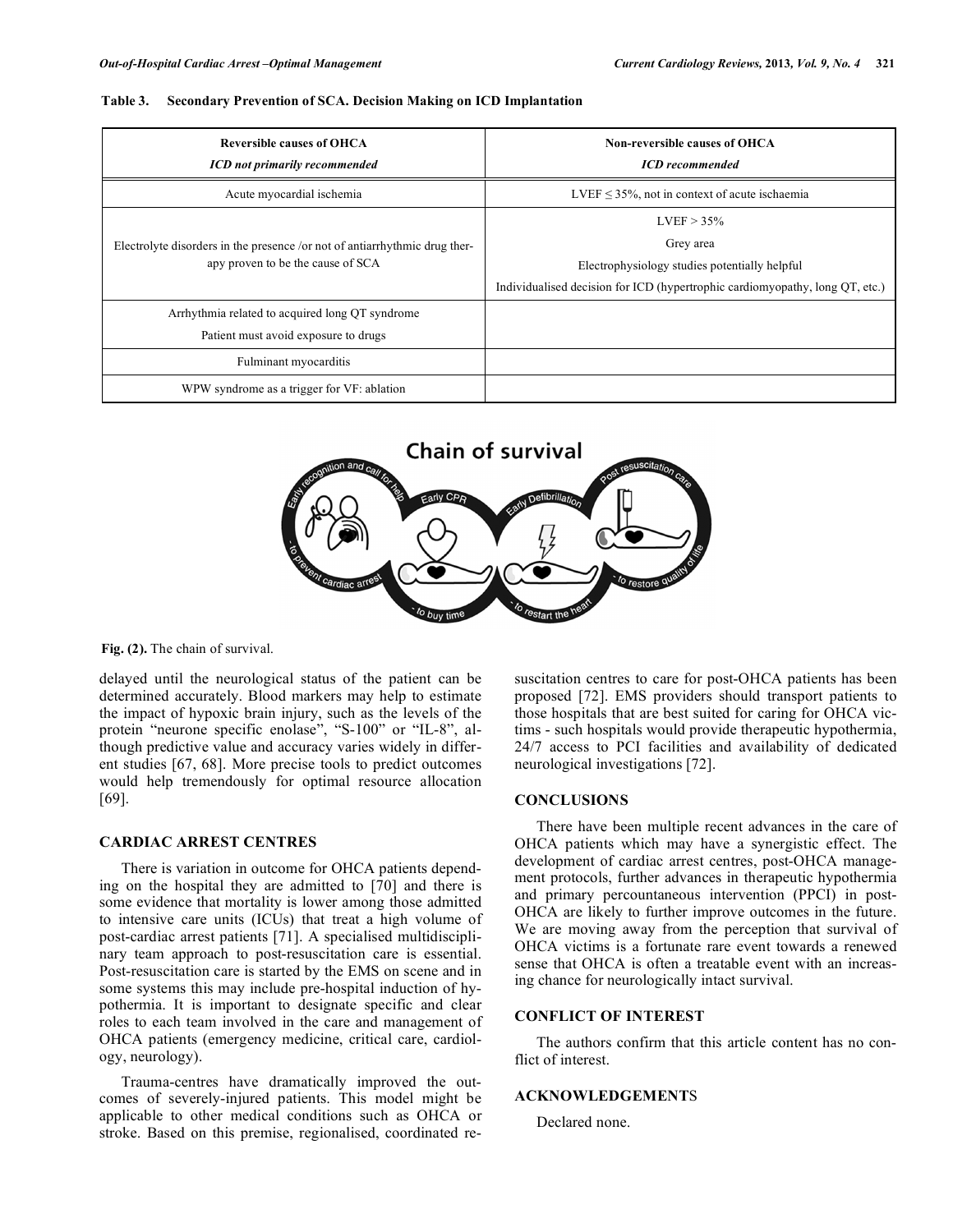#### **ABBREVIATIONS**

| <b>ROSC</b> | $=$ | Return of Spontaneous Circulation                |  |
|-------------|-----|--------------------------------------------------|--|
| ALS         | $=$ | <b>Advanced Life Support</b>                     |  |
| <b>ARVC</b> | $=$ | Arrhythmic Right Ventricular Cardiomy-<br>opathy |  |
| <b>AED</b>  | $=$ | <b>Automated External Defibrillators</b>         |  |
| <b>BLS</b>  | $=$ | Basic Life Support                               |  |
| <b>CPR</b>  | $=$ | Cardiopulmonary Resuscitation                    |  |
| ECG         | $=$ | Electrocardiogram                                |  |
| <b>EMS</b>  | $=$ | <b>Emergency Medical Service</b>                 |  |
| <b>ERC</b>  | $=$ | <b>European Resuscitation Council</b>            |  |
| <b>ESC</b>  | $=$ | European Society of Cardiology                   |  |
| <b>ICD</b>  | $=$ | Implantable Cardioverter Defibrillator           |  |
| <b>ICU</b>  | $=$ | Intensive Care Unit                              |  |
| <b>IABP</b> | $=$ | Intra-Aortic Balloon Pump                        |  |
| <b>LBBB</b> | $=$ | Left Bundle Branch Block                         |  |
| <b>MRI</b>  | $=$ | Magnetic Resonance Imaging                       |  |
| <b>MTH</b>  | $=$ | Mild Therapeutic Hypothermia                     |  |
| <b>OHCA</b> | $=$ | Out-of-Hospital Cardiac Arrest                   |  |
| PCI         | $=$ | Percutaneous Coronary Intervention               |  |
| <b>PPCI</b> | $=$ | Primary Percutaneous Coronary<br>Intervention    |  |
| <b>PEA</b>  | $=$ | <b>Pulseless Electric Activity</b>               |  |
| <b>SCA</b>  | $=$ | Sudden Cardiac Arrest                            |  |
| <b>SCD</b>  | $=$ | Sudden Cardiac Death                             |  |
| VF          | =   | Ventricular Fibrillation                         |  |
| <b>VT</b>   | $=$ | Ventricular Tachycardia                          |  |
| <b>WPW</b>  | $=$ | Wolf-Parkinson-White syndrome                    |  |

#### **REFERENCES**

- [1] Buxton AE, Calkins H, Callans DJ, *et al*. ACC/AHA/HRS 2006 key data elements and definitions for electrophysiological studies and procedures: a report of the American College of Cardiology/American Heart Association Task Force on Clinical Data Standards (ACC/AHA/HRS Writing Committee to Develop Data Standards on Electrophysiology). Circulation 2006; 114(23): 2534-70.
- [2] Roger VL, Go AS, Lloyd-Jones DM, *et al*. Heart disease and stroke statistics--2011 update: a report from the American Heart Association. Circulation 2011; 123(4): e18-e209.
- [3] Nichol G, Thomas E, Callaway CW, *et al*. Regional variation in out-of-hospital cardiac arrest incidence and outcome. JAMA 2008; 300(12): 1423-31.
- [4] Sasson C, Rogers MA, Dahl J, Kellermann AL. Predictors of survival from out-of-hospital cardiac arrest: a systematic review and meta-analysis. Circ Cardiovasc Qual Outcomes 2010; 3(1): 63- 81.
- [5] Demirovic J, Myerburg RJ. Epidemiology of sudden coronary death: an overview. Prog Cardiovasc Dis 1994; 37(1): 39-48.
- [6] Drory Y, Turetz Y, Hiss Y, *et al*. Sudden unexpected death in persons less than 40 years of age. Am J Cardiol 1991; 68(13): 1388-92.
- [7] Green D, Roberts PR, New DI, Kalra PA. Sudden cardiac death in hemodialysis patients: an in-depth review. Am J Kidney Dis 2011; 57(6): 921-9.
- [8] Jouven X, Lemaitre RN, Rea TD, Sotoodehnia N, Empana JP, Siscovick DS. Diabetes, glucose level, and risk of sudden cardiac death. Eur Heart J 2005; 26(20): 2142-7.
- [9] Hallstrom AP, Cobb LA, Ray R. Smoking as a risk factor for recurrence of sudden cardiac arrest. N Engl J Med 1986; 314(5): 271-5.
- [10] Meier P, Gloekler S, de Marchi SF, Zbinden R, Delacretaz E, Seiler C. An indicator of sudden cardiac death during brief coronary occlusion: electrocardiogram QT time and the role of collaterals. Eur Heart J 2010; 31(10): 1197-204.
- [11] Meier P, Seiler C: Sudden cardiac arrest during acute coronary occlusion -who is at risk? Cardiology 2010; 117(2): 124-7.
- [12] Perez-Castellano N, Garcia EJ, Abeytua M, *et al*. Influence of collateral circulation on in-hospital death from anterior acute myocardial infarction. J AmColl Cardiol 1998; 31(3): 512-8.
- [13] Meier P, Hemingway H, LanskyAJ, Knapp G, Pitt B, Seiler C. The impact of the coronary collateral circulation on mortality: a metaanalysis. Eur Heart J 2012; 33(5): 614-21.
- [14] Goldberger JJ, Cain ME, Hohnloser SH, *et al*. American Heart Association/American College of Cardiology Foundation/Heart Rhythm Society scientific statement on noninvasive risk stratification techniques for identifying patients at risk for sudden cardiac death: a scientific statement from the American Heart Association Council on Clinical Cardiology Committee on Electrocardiography and Arrhythmias and Council on Epidemiology and Prevention. Circulation 2008; 118(14): 1497- 518.
- [15] Fishman GI, Chugh SS, Dimarco JP, *et al*. Sudden cardiac death prediction and prevention: report from a National Heart, Lung, and Blood Institute and Heart Rhythm Society Workshop. Circulation 2010; 122(22): 2335-48.
- [16] Maron BJ, Shirani J, Poliac LC,Mathenge R, Roberts WC, Mueller FO. Sudden death in young competitive athletes. Clinical, demographic, and pathological profiles. JAMA 1996; 276(3): 199- 204.
- [17] Maron BJ, Poliac LC, Roberts WO. Risk for sudden cardiac death associated with marathon running. J Am Coll Cardiol 1996; 28(2): 428-431.
- [18] Phillips M, Robinowitz M, Higgins JR, Boran KJ, Reed T, Virmani R. Sudden cardiac death in Air Force recruits. A 20-year review. JAMA 1986; 256(19): 2696-9.
- [19] Maron BJ, Thompson PD, Ackerman MJ, *et al*. Recommendations and considerations related to preparticipation screening for cardiovascular abnormalities in competitive athletes: 2007 update: a scientific statement from the American Heart Association Council on Nutrition, Physical Activity, and Metabolism: endorsed by the American College of Cardiology Foundation. Circulation 2007; 115(12): 1643-55.
- [20] Corrado D, Pelliccia A, Bjørnstad HH, *et al*. Cardiovascular preparticipation screening of young competitive athletes for prevention of sudden death: proposal for a common European protocol. Consensus Statement of the Study Group of Sport Cardiology of the Working Group of Cardiac Rehabilitation and Exercise Physiology and the Working Group of Myocardial and Pericardial Diseases of the European Society of Cardiology. Eur Heart J 2005; 26(5): 516-24.
- [21] Nolan JP, Soar J, Zideman DA, *et al*. European Resuscitation Council Guidelines for Resuscitation 2010 Section 1. Executive summary. Resuscitation 2010; 81(10): 1219-76.
- [22] Seethala RR, Abella BS. To ventilate or not to ventilate during cardiopulmonary resuscitation: that is the question. Heart 2010;  $96(8)$  $577-8$
- [23] Meier P, Baker P, Jost D, *et al*. Chest compressions before defibrillation for out-of-hospital cardiac arrest: a meta-analysis of randomized controlled clinical trials. BMC Med 2010; 8: 52.
- [24] Perkins GD, Brace S, Gates S. Mechanical chest-compression devices: current and future roles. Curr Opin Crit Care 2010; 16(3): 203-10.
- [25] Gates S, Smith JL, Ong GJ, Brace SJ, Perkins GD. Effectiveness of the LUCAS device for mechanical chest compression after cardiac arrest: systematic review of experimental, observational and animal studies. Heart 2012; 98(12): 908-13.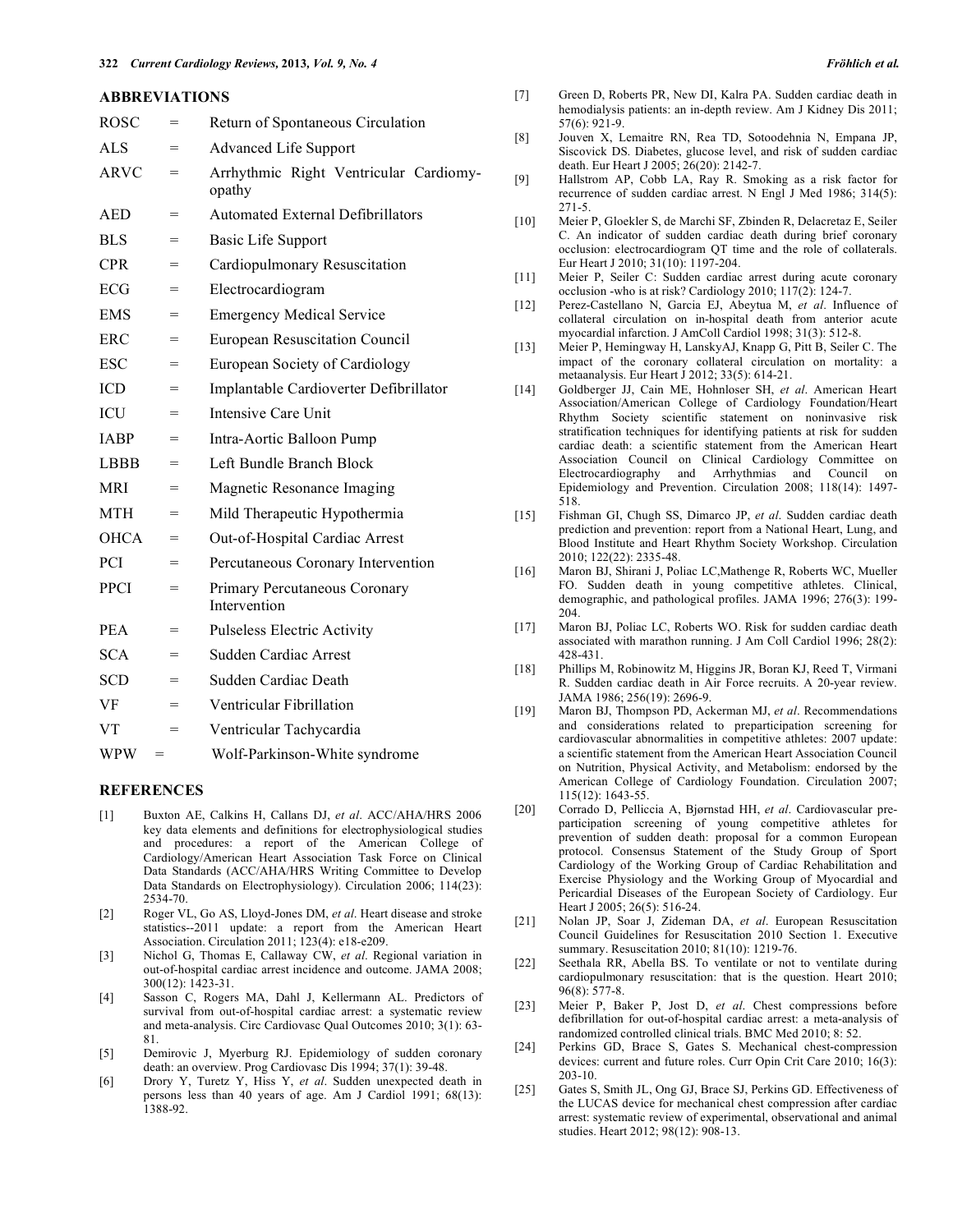- [26] Gaieski DF, Band RA, Abella BS, *et al*. Early goal-directed hemodynamic optimization combined with therapeutic hypothermia in comatose survivors of out-of-hospital cardiac arrest. Resuscitation 2009; 80(4): 418-24.
- [27] Nolan JP, Hazinski MF, Billi JE, *et al*. Part 1: Executive summary: 2010 International Consensus on Cardiopulmonary Resuscitation and Emergency Cardiovascular Care Science With Treatment Recommendations. Resuscitation 2010; 81 Suppl 1: e1-25.
- [28] Deakin CD, Nolan JP, Soar J, *et al*. European Resuscitation Council Guidelines for Resuscitation 2010 Section 4. Adult advanced life support. Resuscitation 2010; 81(10): 1305-52.
- [29] Spaulding CM, Joly LM, Rosenberg A, *et al*. Immediate coronary angiography in survivors of out-of-hospital cardiac arrest. N Engl J Med 1997; 336(23): 1629-33.
- [30] Dumas F, Cariou A, Manzo-Silberman S, *et al*. Immediate percutaneous coronary intervention is associated with better survival after out-of-hospital cardiac arrest: insights from the PROCAT (Parisian Region Out of hospital Cardiac ArresT) registry. Circ Cardiovasc Interv 2010; 3(3): 200-7.
- [31] Nielsen N, Hovdenes J, Nilsson F, *et al*. Outcome, timing and adverse events in therapeutic hypothermia after out-of-hospital cardiac arrest. Acta Anaesthesiol Scand 2009; 53(7): 926-34.
- [32] Seyfarth M, Sibbing D, Bauer I, *et al*. A randomized clinical trial to evaluate the safety and efficacy of a percutaneous left ventricular assist device versus intraaortic balloon pumping for treatment of cardiogenic shock caused by myocardial infarction. J Am Coll Cardiol 2008; 52(19): 1584-8.
- [33] Jolly SS, Shenkman H, Brieger D, *et al*. Quantitative troponin and death, cardiogenic shock, cardiac arrest and new heart failure in patients with non-ST-segment elevation acute coronary syndromes (NSTE ACS): insights from the Global Registry of Acute Coronary Events. Heart 2011; 97(3): 197-202.
- [34] Wagner H, Terkelsen CJ, Friberg H, *et al*. Cardiac arrest in the catheterisation laboratory: a 5-year experience of using mechanical chest compressions to facilitate PCI during prolonged resuscitation efforts. Resuscitation 2010; 81(4): 383-7.
- [35] Nolan JP, Lyon RM, Sasson C, Rossetti AO, Lansky AJ, Fox KA, Meier P. Advances in the hospital management of patients following an out of hospital cardiac arrest. Heart 2012; 98(16): 1201-6.
- [36] Perkins GD, Brace SJ, Smythe M, Ong G, Gates S. Out-of-hospital cardiac arrest: recent advances in resuscitation and effects on outcome. Heart 2011; 98(7): 529-35.
- [37] Arntz HR, Bossaert LL, Danchin N, Nikolaou NI. European Resuscitation Council Guidelines for Resuscitation 2010 Section 5. Initial management of acute coronary syndromes. Resuscitation 2010; 81(10): 1353-63.
- [38] Walters JH, Morley PT, Nolan JP. The role of hypothermia in postcardiac arrest patients with return of spontaneous circulation: A systematic review. Resuscitation 2011; 82(5): 508-16.
- [39] The Hypothermia after Cardiac Arrest Study Group. Mild therapeutic hypothermia to improve the neurologic outcome after cardiac arrest. N Engl J Med 2002; 346(8): 549-56.
- [40] Bernard SA, Gray TW, Buist MD, *et al*. Treatment of comatose survivors of out-of-hospital cardiac arrest with induced hypothermia. N Engl J Med 2002; 346(8): 557-63.
- [41] Deakin CD, Morrison LJ, Morley PT, *et al*. Part 8: Advanced life support: 2010 International Consensus on Cardiopulmonary Resuscitation and Emergency Cardiovascular Care Science with Treatment Recommendations. Resuscitation 2010; 81 Suppl 1: e93 e174.
- [42] Bernard SA, Smith K, Cameron P, *et al*. Induction of therapeutic hypothermia by paramedics after resuscitation from out-of-hospital ventricular fibrillation cardiac arrest: a randomized controlled trial. Circulation 2010; 122(7): 737-42.
- [43] Nagao K, Kikushima K, Watanabe K, *et al*. Early induction of hypothermia during cardiac arrest improves neurological outcomes in patients with out-of-hospital cardiac arrest who undergo emergency cardiopulmonary bypass and percutaneous coronary intervention. Circ J 2010; 74(1): 77-85.
- [44] Castren M, Nordberg P, Svensson L, *et al*. Intra-arrest transnasal evaporative cooling: a randomized, prehospital, multicenter study (PRINCE: Pre-ROSC IntraNasal Cooling Effectiveness). Circulation 2010; 122(7): 729-36.
- [45] Gillies MA, Pratt R, Whiteley C, Borg J, Beale RJ, Tibby SM. Therapeutic hypothermia after cardiac arrest: a retrospective

comparison of surface and endovascular cooling techniques. Resuscitation 2010; 81(9): 1117-22.

- [46] Tomte O, Draegni T, Mangschau A, Jacobsen D, Auestad B, Sunde K. A comparison of intravascular and surface cooling techniques in comatose cardiac arrest survivors. Crit Care Med 2011; 39(3): 443- 9.
- [47] Hoedemaekers CW, Ezzahti M,Gerritsen A, van der Hoeven JG. Comparison of cooling methods to induce and maintain normo-and hypothermia in intensive care unit patients: a prospective intervention study. Crit Care 2007; 11(4): R91.
- [48] Aufderheide TP, Nichol G, Rea TD, *et al*. A trial of an impedance threshold device in out-ofhospital cardiac arrest. N Engl J Med 2011; 365(9): 798-806.
- [49] Binks AC, Murphy RE, Prout RE, *et al*. Therapeutic hypothermia after cardiac arrest -implementation in UK intensive care units. Anaesthesia 2010; 65(3): 260-5.
- [50] Michelson AD, MacGregor H, Barnard MR, Kestin AS, Rohrer, MJ, Valeri CR. Reversible inhibition of human platelet activation by hypothermia *in vivo* and *in vitro*. Thromb Haemost 1994; 71(5): 633-40.
- [51] Reed RL, Bracey AW, Hudson JD, Miller TA, Fischer RP. Hypothermia and blood coagulation: dissociation between enzyme activity and clotting factor levels. Circ Shock 1990; 32(2): 141-52.
- [52] Polderman KH, Herold I. Therapeutic hypothermia and controlled normothermia in the intensive care unit: practical considerations, side effects, and cooling methods. Crit Care Med 2009; 37(3): 1101-20.
- [53] Polderman KH, Peerdeman SM, Girbes AR. Hypophosphatemia and hypomagnesemia induced by cooling in patients with severe head injury. J Neurosurg 2001; 94(5): 697-705.
- [54] van den Broek MP, Groenendaal F, Egberts AC, Rademaker CM. hypothermia on pharmacokinetics and pharmacodynamics: a systematic review of preclinical and clinical studies. Clin Pharmacokinet 2010; 49(5): 277-94.
- [55] Causes of death in the Antiarrhythmics Versus Implantable Defibrillators (AVID) Trial. J Am Coll Cardiol 1999; 34(5): 1552- 9.
- [56] Grubman EM, Pavri BB, Shipman T, Britton N, Kocovic DZ. Cardiac death and stored electrograms in patients with thirdgeneration implantable cardioverter-defibrillators. J Am Coll Cardiol 1998; 32(4): 1056-62.
- [57] Zipes DP, Camm AJ, Borggrefe M, *et al*. ACC/AHA/ESC 2006 guidelines for management of patients with ventricular arrhythmias and the prevention of sudden cardiac death: a report of the American College of Cardiology/American Heart Association Task Force and the European Society of Cardiology Committee for Practice Guidelines (Writing Committee to Develop Guidelines for Management of Patients With Ventricular Arrhythmias and the Prevention of Sudden Cardiac Death). J Am Coll Cardiol 2006; 48(5): e247-346.
- [58] Epstein AE, DiMarco JP, Ellenbogen KA, *et al*. ACC/AHA/HRS 2008 Guidelines for Device-Based Therapy of Cardiac Rhythm Abnormalities: a report of the American College of Cardiology/American Heart Association Task Force on Practice Guidelines (Writing Committee to Revise the ACC/AHA/NASPE 2002 Guideline Update for Implantation of Cardiac Pacemakers and Antiarrhythmia Devices) developed in collaboration with the American Association for Thoracic Surgery and Society of Thoracic Surgeons. J Am Coll Cardiol 2008; 51(21): e1-62.
- [59] Sheldon R, Connolly S, Krahn A, Roberts R, Gent M, Gardner M. Identification of patients most likely to benefit from implantable cardioverter-defibrillator therapy: the Canadian Implantable Defibrillator Study. Circulation 2000; 101(14): 1660-4.
- [60] Holmgren C, Bergfeldt L, Edvardsson N, *et al*. Analysis of initial rhythm, witnessed status and delay totreatment among survivors of out-of-hospital cardiac arrest in Sweden. Heart 2010; 96(22): 1826- 30.
- [61] Adielsson A, Hollenberg J, Karlsson T, *et al*. Increase in survival and bystander CPR in out-of-hospital shockable arrhythmia: bystander CPR and female gender are predictors of improved outcome. Experiences from Sweden in an 18-year perspective. Heart 2011; 97(17): 1391-6.
- [62] Weaver WD, Cobb LA, Hallstrom AP, Fahrenbruch C, Copass MK, Ray R. Factors influencing survival after out-of-hospital cardiac arrest. J Am Coll Cardiol 1986; 7(4): 752-7.